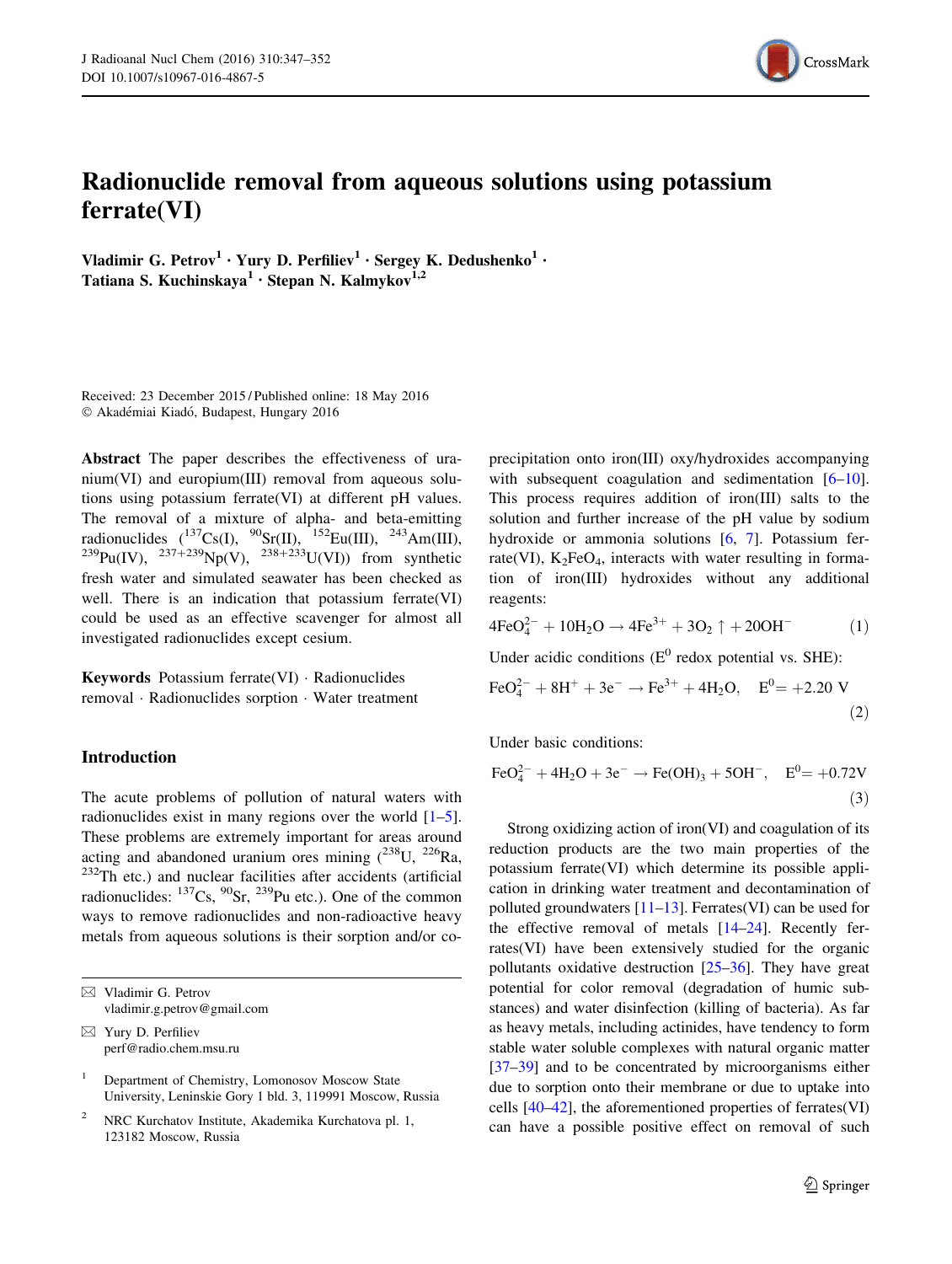metals. One of the advantages of the ferrates(VI) is the homogeneous distribution of an active agent (hexavalent iron) in the bulk of the solution and, thus, the efficient capture of contaminants by aggregated particles of ferrihydrite that are formed as a result of ferrate(VI) reduction [[20](#page-4-0)].

Potassium ferrate(VI) can effectively remove europium, neptunium, plutonium and americium from specific aqueous solutions that simulate alkaline radioactive liquid waste [\[16](#page-4-0), [17,](#page-4-0) [21\]](#page-4-0). In [[20,](#page-4-0) [22](#page-4-0)] the removal of Sr(II), Th(IV), Np(V) and U(VI) was investigated in a broader pH range. It was shown that treatment with potassium ferrate(VI) works at least in the pH range from 4 to 8. The pH values of natural waters can vary significantly from about 3 (acid lakes usually located near volcanoes) to about 11 (alkaline lakes usually containing high amounts of dissolved salts, particularly sodium, calcium, magnesium carbonates and bicarbonates). To get fuller outlook on possible ferrate(VI) application, in this work we checked the effectiveness of uranium(VI), europium(III) and cesium(I) removal from aqueous solutions at pH values from 3 to 11. We also applied  $K_2FeO_4$  to remove the mixture of alpha- and betaemitting radionuclides from synthetic fresh and sea waters as a model for drinking water treatment.

#### Experimental

## Materials and chemicals

The electrochemical approach to the synthesis of the solid ferrates(VI) is considered to be the best way for the industrial production [[43\]](#page-5-0). We synthesized  $K_2FeO_4$  by this approach according to the well-known procedure [[44\]](#page-5-0). On the first step of the synthesis the concentrated solution of  $FeO<sub>4</sub><sup>2-</sup>$  was obtained by anodic dissolution of metallic iron in 40 % aqueous solution of NaOH. After that, the solution was filtrated to remove the sediment of iron(III) compounds as well as the metallic shatters which could come off the electrode during the synthesis. Then, solid KOH was dissolved in the solution to precipitate  $K_2FeO_4$ . The precipitate of  $K_2FeO_4$  was separated by vacuum-filtration and washed on the filter gradually by ethanol and sulfuric ether. The last step was the drying in vacuum.

The synthesized potassium ferrate(VI) was the easily electrifiable fine crystalline powder of a black color. It gave typical for  $FeO<sub>4</sub><sup>2-</sup>$ -solutions purple color when dissolved in water. The quality of the product was checked by roomtemperature Mössbauer spectroscopy. Mössbauer spectra were measured on a Perseus spectrometer working at constant velocities, the control and the adjustment of the spectrometer-vibrator rate being performed by laser interferometer. A common Ritverc's  $\gamma$ -source of  $57$ Co in metallic rhodium matrix [[45\]](#page-5-0) with the activity of 0.8 GBk

Table 1 Composition of synthetic fresh and seawater used in this study

| Moderately hard fresh water          |                                | Seawater                             |                               |
|--------------------------------------|--------------------------------|--------------------------------------|-------------------------------|
| Component                            | Concentration<br>$(mg L^{-1})$ | Component                            | Concentration<br>$(g L^{-1})$ |
| NaHCO <sub>3</sub>                   | 96.0                           | NaCl                                 | 21.03                         |
| CaSO <sub>4</sub> ·2H <sub>2</sub> O | 60.0                           | Na <sub>2</sub> SO <sub>4</sub>      | 3.52                          |
| MgSO <sub>4</sub>                    | 60.0                           | <b>KCl</b>                           | 0.61                          |
| <b>KCl</b>                           | 4.0                            | KBr                                  | 0.088                         |
|                                      |                                | $Na2B4O7·10H2O$                      | 0.034                         |
|                                      |                                | CaCl <sub>2</sub> ·2H <sub>2</sub> O | 1.32                          |
|                                      |                                | MgCl <sub>2</sub> ·6H <sub>2</sub> O | 9.50                          |
|                                      |                                | SrCl <sub>2</sub> ·6H <sub>2</sub> O | 0.02                          |
|                                      |                                | NaHCO <sub>3</sub>                   | 0.17                          |
| $pH = 7.9$                           |                                | $pH = 8.1$                           |                               |

was employed. The constituent of  $K_2FeO_4$  (a single line with the isomer shift  $-0.90$  mm $\cdot$ s<sup>-1</sup> related to  $\alpha$ -iron [[46\]](#page-5-0)) comprised more than 90 % of the total spectrum area. Trivalent iron impurities are present as unresolved broadened constituents comprising less than 10 % of the spectrum area.

The following radionuclides were used in this study:  $^{238+233}$ U(VI),  $^{237+239}$ Np(V),  $^{239}$ Pu(IV),  $^{243}$ Am(III), <sup>152</sup>Eu(III), <sup>90</sup>Sr(II), <sup>137</sup>Cs(I). Concentration of all radionuclides was c.a.  $10^{-7}$  M. Due to low concentration and low specific activity of <sup>238</sup>U ( $T_{1/2} = 4.47 \cdot 10^9$  a) and <sup>237</sup>Np  $(T_{1/2} = 2.14 \cdot 10^6$  a) the relatively short-lived <sup>233</sup>U (T<sub>1/2</sub> = 1.59·10<sup>5</sup> a) and <sup>239</sup>Np (T<sub>1/2</sub> = 2.36 days) tracers were added.  $239$ Np was milked from the parent <sup>243</sup>Am by solvent extraction with tri-octylamine in toluene. Solutions of other radionuclides  $(^{90}Sr, \frac{137}{C}Cs, \frac{152}{E}u, \frac{239}{C}Pu$ and 243Am) were prepared from their stock solutions in nitric acid. All other commercial reagents were of analytical grade and used as received. All solutions were prepared with deionized MilliQ water.

The synthetic fresh (moderately hard) and sea waters were prepared according to [[47\]](#page-5-0) as presented in Table 1.

#### Experimental procedures

All experiments were carried out at ambient atmospheric conditions.

Uranium, europium and cesium removal was studied in 0.1 M NaCl solutions at different pH values. Solutions were prepared with deionized water and pH values were adjusted with 0.1 M NaOH/NaCl and 0.1 M HCl/NaCl solutions prior to addition of potassium ferrate(VI). Uranium solutions with concentration of  $10^{-7}$  M were prepared by dilution of the uranyl nitrate stock solution with concentration of  $10^{-4}$  M.  $^{233}$ U was added as a tracer to measure uranium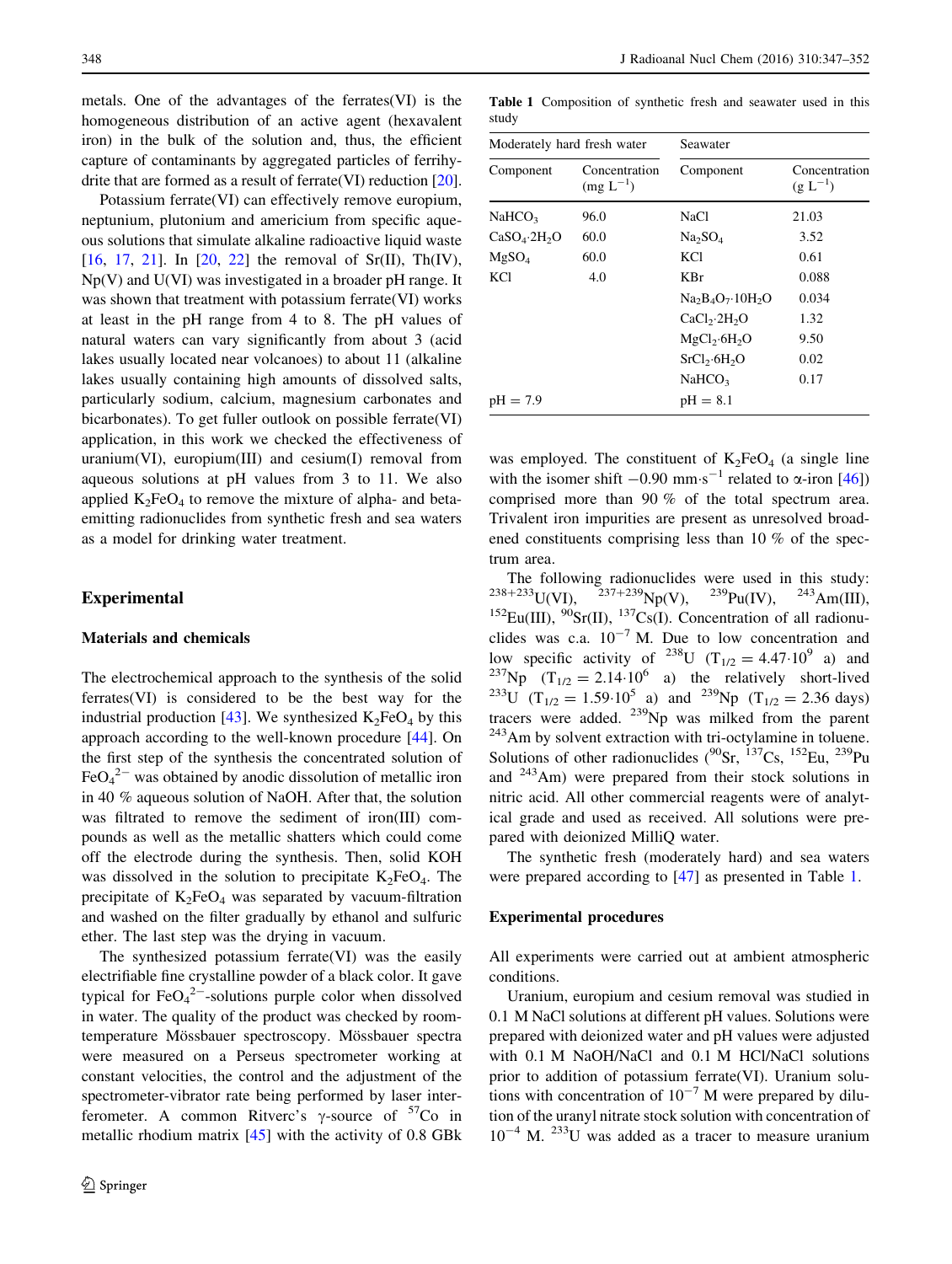content by liquid-scintillation spectrometry (TriCarb 2500, Canberra/Packard). Europium and cesium solutions were prepared by dilution of  $Eu(NO<sub>3</sub>)<sub>3</sub>$  and CsCl solutions (natural content of stable isotopes). <sup>152</sup>Eu (T<sub>1/2</sub> = 13.54 a) and <sup>137</sup>Cs (T<sub>1/2</sub> = 30.07 a) were added as tracers to measure europium and cesium content by  $\gamma$ -ray spectrometry (high purity germanium detector, GC 3020, Canberra). The stock solution of 0.01 M potassium ferrate(VI),  $K_2FeO_4$ , was prepared by dissolving weighted amount of solid reagent in MilliQ water. The aliquots of  $K_2FeO_4$  stock solution were added to solutions containing uranium, europium and cesium. Then solutions were intensively shaken for few seconds and left to settle. The solutions were sampled periodically to determine the optimal equilibration time i.e. time, when the steady-state is reached. All samples were centrifuged at  $40,000 \times g$  within 10 min to remove particles of ferric hydroxide. Supernatants were then analyzed for the content of uranium, europium and cesium.

The second set of experiments included a mixture of  $^{137}Cs$ (II).  $^{90}Sr$ (III).  $^{152}Eu$ (III).  $^{243}Am$ (III).  $^{239}Pu$ (IV).  $^{90}$ Sr(II),  $^{152}$ Eu(III),  $^{243}$ Am(III),  $^{239}$ Pu(IV),  $(237+239)$ Np(V) and  $(238+233)$ U(VI) in synthetic fresh water and seawater. The solutions were periodically sampled, solid particles were then separated and supernatant solutions were characterized. Concentration of  $\rm{^{90}Sr}$  was determined by Cherenkov radiation after equilibration with  $90$ Y.  $137$ Cs,  $152$ Eu,  $239$ Np and  $243$ Am content was determined by  $\gamma$ -ray spectrometry. <sup>233</sup>U and <sup>239</sup>Pu content was determined by alpha-spectrometry.

## Results and discussion

# U(VI), Eu(III) and Cs(I) removal from 0.1 M NaCl solutions

The dependence of the U(VI),  $Eu(III)$  and  $Cs(I)$  removal from 0.1 M NaCl solution at different initial pH values and initial concentration of  $K_2FeO_4 10^{-4}$  M versus time is shown in Fig. 1. The steady-state has been reached within 10 min of experiments in case of Eu(III) and within 7 h in case of U(VI). Removal of Cs(I) was negligible at any pH values and time intervals. The equilibrium fraction of the removed uranium(VI), europium(III) and cesium(I) is 91, 99 and  $\langle 10 \, \%$ , respectively, and remains constant within the24 h. Precipitates forming due to ferrate(VI) decomposition were not specially studied. It is known from earlier work that they consist of nanosized particles of ferrihydrite [[20\]](#page-4-0). The high values of the U(VI) and Eu(III) removal can be explained by their high tendency to sorb onto different mineral surfaces and formation of strong inner-sphere complexes with different surface hydroxyl groups (e.g.  $\equiv$  Fe–OH) [[48–50](#page-5-0)]. Cs(I), as other monovalent cations, has low sorption onto particle surfaces and reacts preferably via



Fig. 1 Time-dependence of U(VI) top, Eu(III) middle and Cs(I) bottom removal from 0.1 M NaCl solutions at initial  $K_2FeO_4$  concentration of  $10^{-4}$  M and different initial pH values

cation exchange with clay and other minerals with layered structure  $[51–53]$  $[51–53]$  that is not inherent for ferrihydrite.

Removal of uranium(VI) at initial ferrate(VI) concentration of  $10^{-6}$  M is shown in Fig. [2.](#page-3-0) Lower concentration of  $K_2FeO_4$  results in lower uranium(VI) removal, but faster kinetic of the process: the steady-state is reached already in 10 min. This fact can be explained by partial dissolution of Fe(III) and low concentration of sorption sites at low initial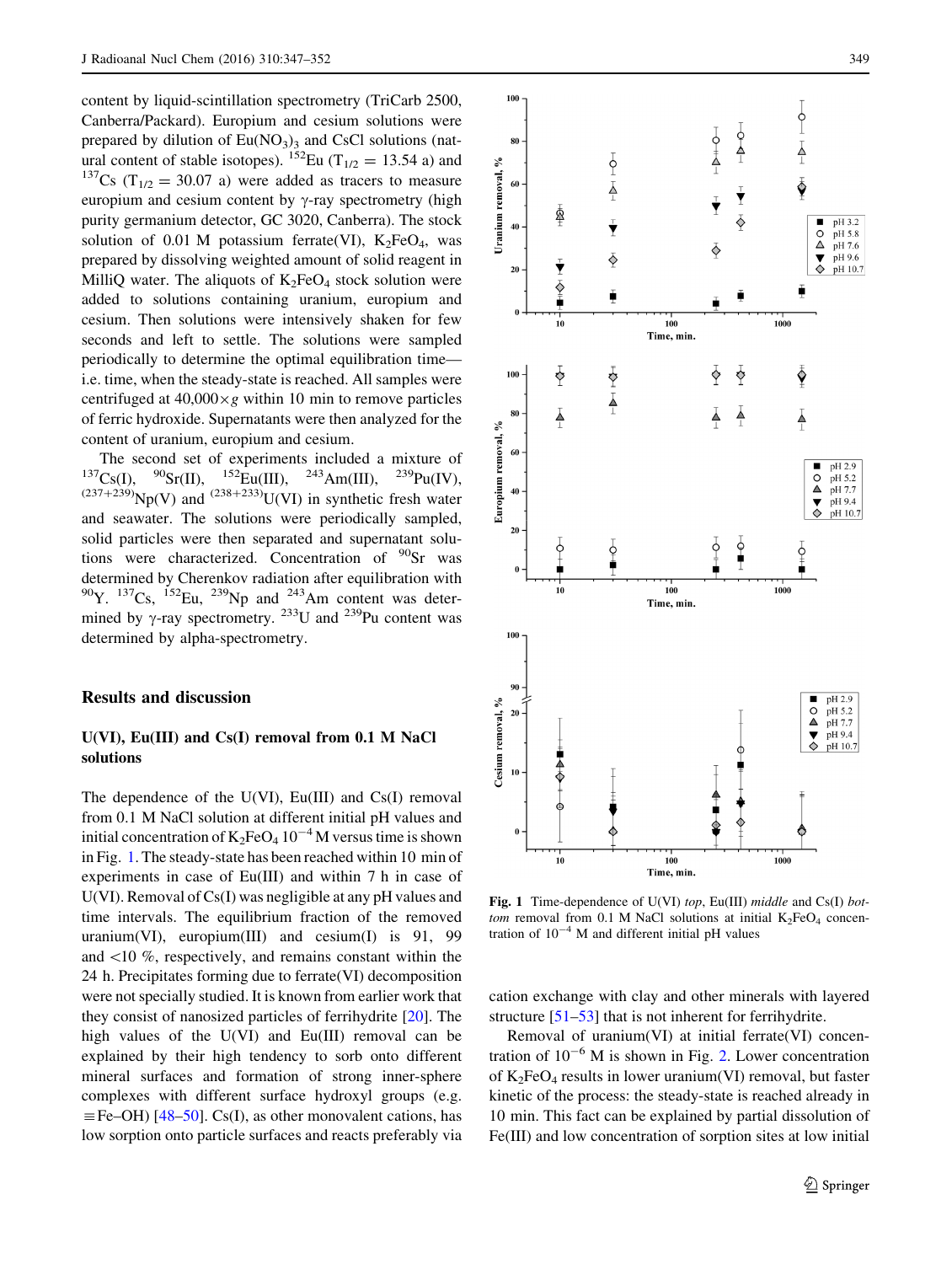<span id="page-3-0"></span>

Fig. 2 Time-dependence of uranium(VI) removal from 0.1 M NaCl solutions at initial  $K_2FeO_4$  concentration of  $10^{-6}$  M and different initial pH values

concentration of ferrate(VI). Thus, we used the concentration of  $K_2FeO_4$  as  $10^{-4}$  M for further experiments.

The removal of uranium(VI), europium(III) and cesium(I) from aqueous solutions at different initial pH values and initial concentration of potassium ferrate(VI) of  $10^{-4}$  M at steady-state is shown in Fig. 3. The complete recovery of U(VI) occurs at initial pH 6–8 and of Eu(III) at initial pH 8–11, while  $Cs(I)$  is not removed from solutions under all experimental conditions. Lanthanides(III) and actinides(III) have similar chemical properties and are usually considered as analogues. Their sorption onto iron(III) oxides becomes significant only at pH values higher than five [\[8](#page-4-0), [54\]](#page-5-0) that agrees with our observation on low removal of europium(III) at pH  $\leq$ 5.2. Uranium(VI) readily sorbs onto iron(III) oxides at  $pH > 4$  [[8\]](#page-4-0). The hydrolysis and formation of neutral and negatively charged carbonate complexes decrease the U(VI) sorption [\[22](#page-4-0)]. These earlier findings are in agreement with presented here high sorption of uranium(VI) at initial pH 5–7 and its decline at higher pH values. Thus, the driving force of metals removal by



Fig. 3 Removal (%) of uranium(VI), europium(III) and cesium(I) from 0.1 M NaCl solution at initial  $K_2FeO_4$  concentration of  $10^{-4}$  M and different initial pH values

**Table 2** Removal  $(\%)$  of  $\alpha$ - and  $\beta$ -emitting radionuclides from synthetic fresh water and seawater

| Moderately hard fresh water      |                | Seawater                  |                |
|----------------------------------|----------------|---------------------------|----------------|
| Radionuclide                     | Removal $(\%)$ | Radionuclide              | Removal $(\%)$ |
| $\alpha$ -emitting radionuclides |                |                           |                |
| $(238+233)$ <sup>T</sup>         | $81 \pm 3$     | $(238+233)$ <sub>IJ</sub> | $79 \pm 5$     |
| $^{237}$ Np                      | $66 \pm 3$     | $^{237}Np$                | $64 \pm 4$     |
| $^{239}$ Pu                      | $92 \pm 5$     | $^{239}$ Pu               | $88 \pm 4$     |
| $243$ Am                         | $79 \pm 4$     | $^{243}$ Am               | $86 \pm 4$     |
| β-emitting radionuclides         |                |                           |                |
| $^{90}Sr$                        | $83 \pm 4$     |                           | $75 \pm 3$     |
| $152$ Eu                         | $78 \pm 2$     |                           | $71 \pm 1$     |
| $137C_S$                         | $2^{+5}_{-2}$  |                           | $1^{+5}_{-1}$  |

potassium ferrate(VI) is their sorption onto ferrihydrite and subsequent coagulation and sedimentation.

# Removal of  $\alpha$ - and  $\beta$ -emitting radionuclides from synthetic fresh water and seawater

The normative documentation for tap water usually contains requirements on maximum allowable levels of total aand  $\beta$ -activity. Here we present results on cleaning of the aqueous solutions containing a mixture of radionuclides. Removal of  $\alpha$ - and  $\beta$ -emitting radionuclides from their mixed solution in synthetic fresh water and seawater shows the same time-dependent trend—the steady-state is reached within 10 min. The initial pH value of both fresh and seawater is around 8. The results obtained for 0.1 M NaCl solutions indicate that the removal of uranium(VI) and trivalent actinides and lanthanides should be around 70–80 %. According to  $[20, 22]$  $[20, 22]$  $[20, 22]$  $[20, 22]$  $[20, 22]$  the Sr(II) and Np(V) removal can achieve 90–100 % under conditions of our experiment. The obtained experimental data are summarized in Table 2. The removal of almost all radionuclides under these conditions reaches 70–90 %. Not surprisingly, it was impossible to remove cesium(I). A bit lower removal in seawater for all radionuclides can be caused by competitive sorption of divalent cations  $(Ca^{2+}, Sr^{2+}, Mg^{2+})$ onto ferric hydroxide surface.

Thus, a simple treatment of either fresh or seawater with small amount of potassium ferrate(VI)  $(10^{-4}$  M; 5.6 mg L<sup>-1</sup> of iron) can significantly lower the total  $\alpha$ - and  $\beta$ -activity.

#### **Conclusions**

Potassium ferrate(VI) demonstrates high efficiency of radionuclide removal from aqueous solutions under different conditions. Steady-state is reached within 10–30 min after mixing the solutions containing radionuclides and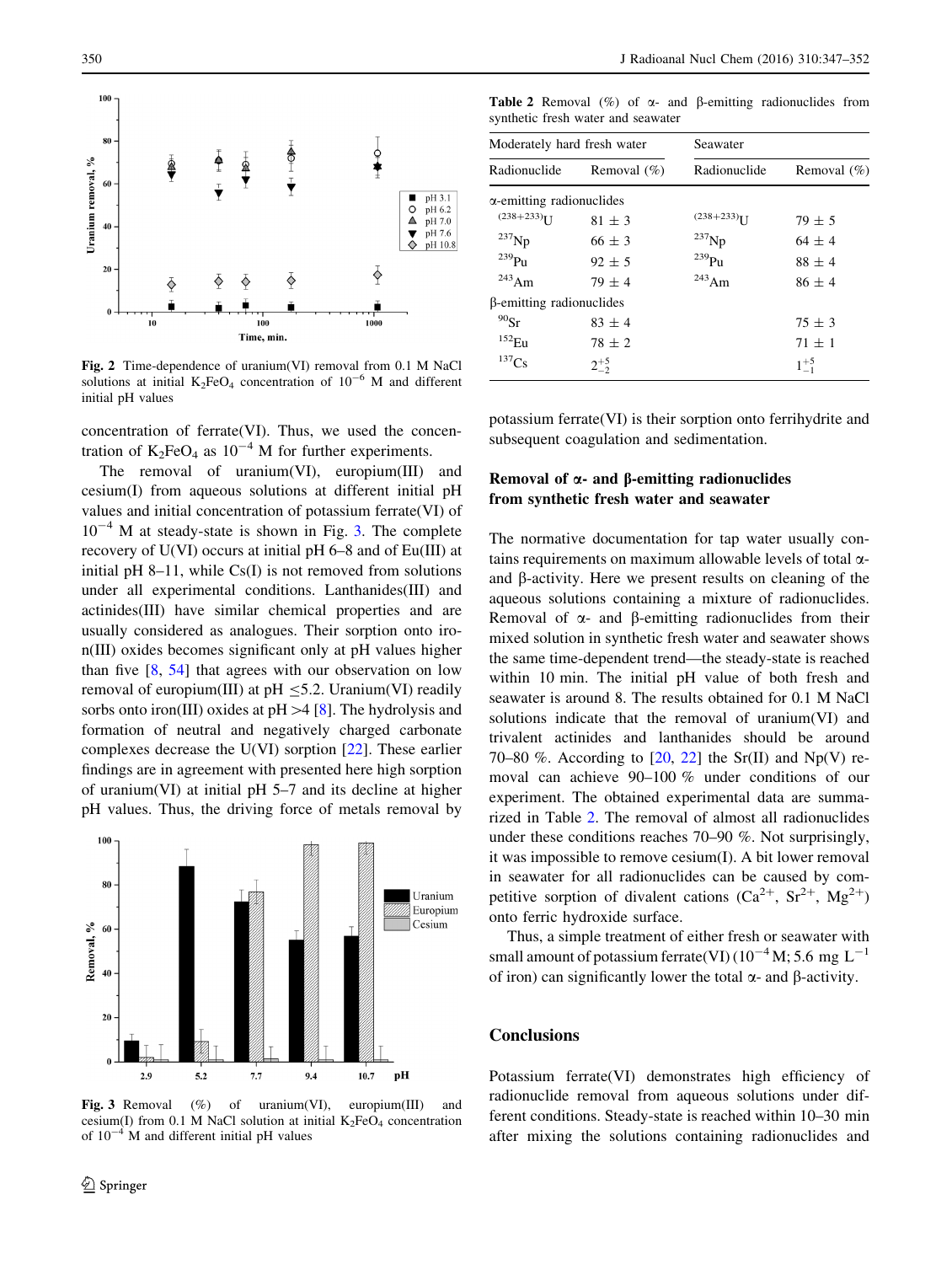<span id="page-4-0"></span>ferrate(VI). At average 80 % of all  $\alpha$ - and B-emitting radionuclides can be removed either from fresh water or seawater. Application of ferrates(VI) is ecologically friendly because it does not require any additional reagents, like ammonia or basics, to produce iron(III) hydroxides to sorb radionuclides. Homogeneous distribution of ferrate(VI) in solution volume at initial stage makes the removal of contaminants very efficient. These results along with oxidative and disinfecting properties of  $K_2FeO_4$  and low solubility of its reduction products meeting the criteria of maximum allowed concentration of iron in water show that potassium ferrate(VI) can be effectively used for the drinking water treatment and decontamination of polluted groundwater and liquid radioactive wastes.

Acknowledgments The reported study was supported by Russian Science Foundation (project 14-13-01279).

#### References

- 1. Lieser KH (1995) Radionuclides in the geosphere: sources, mobility, reactions in natural waters and interactions with solids. Radiochim Acta 70–71:355–375
- 2. Eisenbud M, Gesell T (1997) Environmental radioactivity from natural, industrial, and military sources, 4th edn. Academic Press, San Diego
- 3. Stegnar P, Shishkov I, Burkitbayev M, Tolongutov B, Yunusov M, Radyuk R, Salbu B (2013) Assessment of the radiological impact of gamma and radon dose rates at former U mining sites in Central Asia. J Environ Radioact 123:3–13
- 4. Tominaga T, Hachiya M, Tatsuzaki H, Akashi M (2014) The accident at the fukushima daiichi nuclear power plant in 2011. Health Phys 106(6):630–637
- 5. Waseem A, Ullah H, Rauf MK, Ahmad I (2015) Distribution of natural uranium in surface and groundwater resources: a review. Crit Rev Environ Sci Technol 45(22):2391–2423
- 6. Anderson RF, Fleer AP (1982) Determination of natural actinides and plutonium in marine particulate material. Anal Chem 54(7):1142–1147
- 7. Peretrukhin VF, Silin VI, Kareta AV, Gelis AV, Shilov VP, German KE, Firsova EV, Maslennikov AG, Trushina VE (1998) Purification of alkaline solutions and wastes from actinides and technetium by coprecipitation with some carriers using the method of appearing reagents: Final Report. Pacific Northwest National Lab, Richland
- 8. Romanchuk AY, Kalmykov SN (2014) Actinides sorption onto hematite: experimental data, surface complexation modeling and linear free energy relationship. Radiochim Acta 102(4):303–310
- 9. Adegoke HI, Adekola FA, Fatoki OS, Ximba BJ (2014) Adsorption of Cr(VI) on synthetic hematite ( $\alpha$ -Fe<sub>2</sub>O<sub>3</sub>) nanoparticles of different morphologies. Korean J Chem Eng 31(1):142–154
- 10. Emerson HP, Powell BA (2015) Observations of surface-mediated reduction of  $Pu(VI)$  to  $Pu(IV)$  on hematite nanoparticles by ATR FT-IR. Radiochim Acta 103(8):553–563
- 11. Solo HM, Waite TD (1989) Direct-Filtration of ground-water using iron (VI) ferrate—A pilot-study. Abst Am Chem Soc 198:119
- 12. Jiang JQ, Wang S, Panagoulopoulos A (2006) The exploration of potassium ferrate (VI) as a disinfectant/coagulant in water and wastewater treatment. Chemosphere 63(2):212–219
- 13. Jiang JQ (2007) Research progress in the use of ferrate (VI) for the environmental remediation. J Hazard Mater 146(3):617–623
- 14. Murmann RK, Robinson PR (1974) Experiments utilizing FeO<sub>4</sub><sup>2-</sup> for purifying water. Water Res 8(8):543-547
- 15. Bartzatt R, Cano M, Johnson L, Nagel D (1992) Removal of toxic metals and nonmetals from contaminated water. J Toxicol Environ Health A 35(4):205–210
- 16. Potts ME, Churchwell DR (1994) Removal of radionuclides in wastewaters utilizing potassium ferrate(VI). Water Environ Res 66(2):107–109
- 17. Yu Stupin D, Ozernoi MI (1995) Coprecipitation of <sup>152</sup>Eu with Iron(III) hydroxide formed upon reduction of sodium ferrate(VI) in aqueous medium. Radiochemistry 37(4):329–332
- 18. Sylvester P, Rutherford LA, Gonzalez-Martin A, Kim J, Rapko BM, Lumetta GJ (2001) Ferrate treatment for removing chromium from high-level radioactive tank waste. Environ Sci Technol 35(1):216–221
- 19. Filip J, Yngard RA, Siskova K, Marusak Z, Ettler V, Sajdl P, Sharma VK, Zboril R (2011) Mechanisms and efficiency of the simultaneous removal of metals and cyanides by using ferrate (VI): crucial roles of nanocrystalline iron (III) oxyhydroxides and metal carbonates. Chem-Eur J 17(36):10097–10105
- 20. Perfil'ev Yu D, Kalmykov SN, Potapova EE, Dedushenko SK (2013) Interaction of  $Sr(II)$  and  $Np(V)$  with Potassium ferrate(VI) reduction products in aqueous solutions. Radiochemistry 55(1):98–100
- 21. Krot N, Shilov V, Bessonov A, Budantseva N, Charushnikova I, Perminov V, Astafurova L (1996) Investigation on the coprecipitation of transuranium elements from alkaline solutions by the method of appearing reagents. Westinghouse Hanford Company, Richland
- 22. Volkova TS, Medvedev VP, Fedorova OV (2011) Coagulation treatment of radioactively contaminated waters using sodium ferrate. Radiochemistry 53(3):308–313
- 23. Prucek R, Tuček J, Kolařík J, Filip J, Marušák Z, Sharma VK, Zbořil R (2013) Ferrate(VI)-Induced arsenite and arsenate removal by in situ structural incorporation into magnetic iron(III) oxide nanoparticles. Environ Sci Technol 47(7):3283–3292
- 24. Prucek R, Tuček J, Kolařík J, Hušková I, Filip J, Varma RS, Sharma VK, Zbořil R (2015) Ferrate(VI)-prompted removal of metals in aqueous media: mechanistic delineation of enhanced efficiency via metal entrenchment in magnetic oxides. Environ Sci Technol 49(4):2319–2327
- 25. Waite TD, Gilbert M (1978) Oxidative destruction of phenol and other organic water residuals by iron (VI) ferrate. J Water Pollut Control Fed 50(3):543–551
- 26. Yuan BL, Qu JH, Fu ML (2002) Removal of cyanobacterial microcystin-LR by ferrate oxidation–coagulation. Toxicon 40(8):1129–1134
- 27. Ma J, Liu W (2002) Effectiveness and mechanism of potassium ferrate (VI) preoxidation for algae removal by coagulation. Water Res 36(4):871–878
- 28. Jiang JQ, Wang S (2003) Enhanced coagulation with potassium ferrate(VI) for removing humic substances. Environ Eng Sci 20(6):627–633
- 29. Qu JH, Liu HJ, Liu SX, Lei PJ (2003) Reduction of fulvic acid in drinking water by ferrate. J Environ Eng 129(1):17–24
- 30. Lee Y, Yoon J, von Gunten U (2005) Kinetics of the oxidation of phenols and phenolic endocrine disruptors during water treatment with ferrate (Fe(VI)). Environ Sci Technol 39(22):8978–8984
- 31. Jiang JQ, Wang S, Panagoulopoulos A (2007) The role of potassium ferrate (VI) in the inactivation of Escherichia coli and in the reduction of COD for water remediation. Desalination 210(1):266–273
- 32. Lee C, Lee Y, Schmidt C, Yoon J, von Gunten U (2008) Oxidation of suspected N-nitrosodimethylamine (NDMA) precursors by ferrate (VI): kinetics and effect on the NDMA formation potential of natural waters. Water Res 42(1–2):433–441